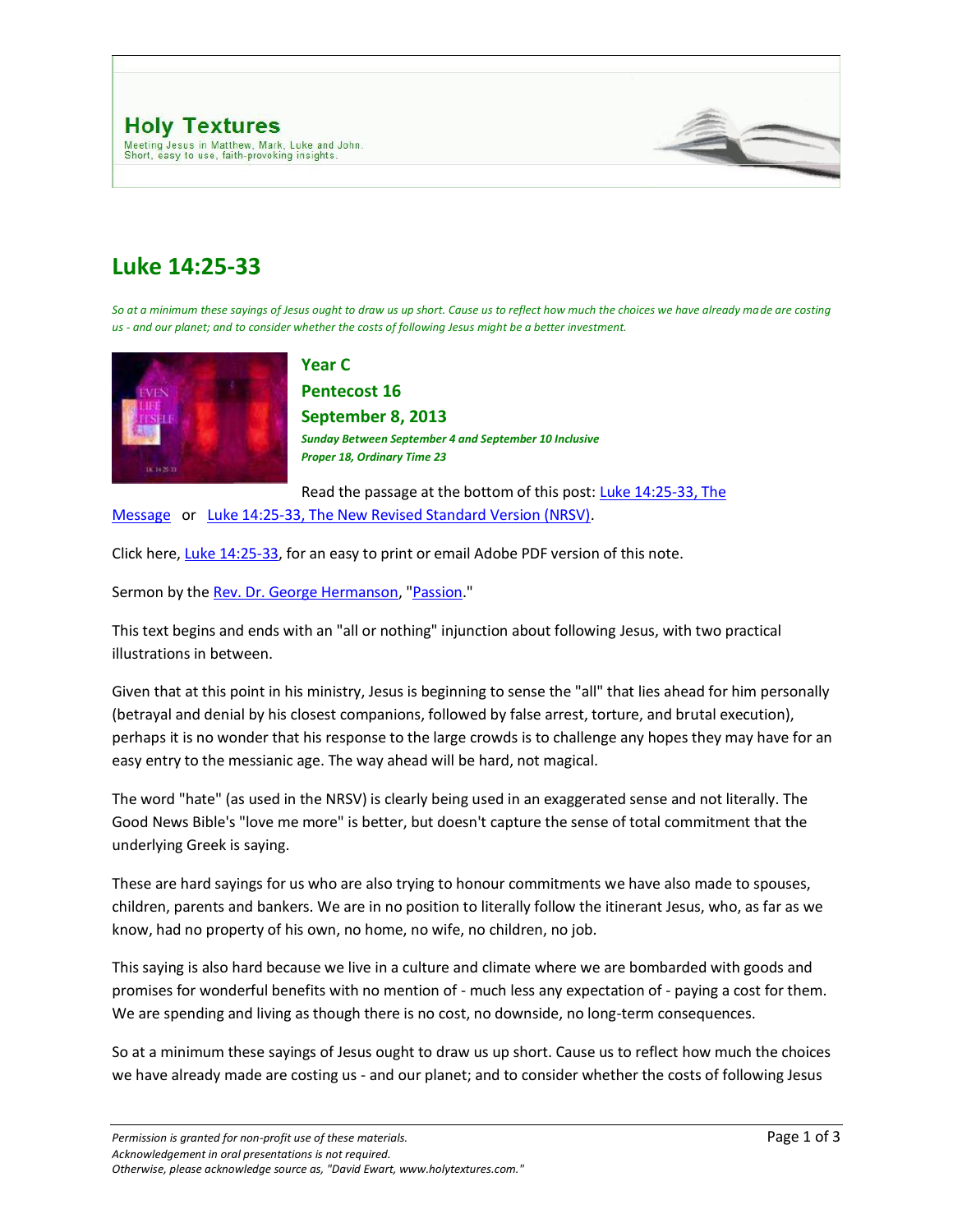might be a better investment. Indeed, the examples Jesus gives seem to invite this sort of sober, practical assessment.

Am I really willing to re-assess and change my commitments and priorities so that my commitment to following the way of Jesus is actually reflected in my marriage, parenting, working, spending, socializing?

That's a big question.

For most of those who were with Jesus that day the answer was, "No."

I wonder what our churches would be like if everyone sat down and made a sober re-assessment of what it takes - and what they are willing to give - in order to follow the way of Jesus?

## David Ewart, [www.holtextures.com](http://www.davidewart.ca/)

Note: Historical background information is primarily from Bruce Malina and Richard Rohrbaugh, Social Science Commentary on the Synoptic Gospels (see link below), page 287.

[\\* Link to Amazon.com Bibliography for Bruce Malina, Richard Rohrbaugh, et. al.,](http://www.amazon.com/Bruce-J.-Malina/e/B000APRY4A/ref=ntt_athr_dp_pel_1) Social Science Commentary on ... The Synoptic Gospels; The Gospel of John; The Book of Acts; The Letters of Paul; The Book of Revelation; and others.

## **Luke 14:25-33 (NRSV)**

<sup>25</sup> Now large crowds were traveling with him; and he turned and said to them, <sup>26</sup> "Whoever comes to me and does not hate father and mother, wife and children, brothers and sisters, yes, and even life itself, cannot be my disciple. <sup>27</sup> Whoever does not carry the cross and follow me cannot be my disciple. <sup>28</sup> For which of you, intending to build a tower, does not first sit down and estimate the cost, to see whether he has enough to complete it? <sup>29</sup> Otherwise, when he has laid a foundation and is not able to finish, all who see it will begin to ridicule him,  $30$  saying, 'This fellow began to build and was not able to finish.'  $31$  Or what king, going out to wage war against another king, will not sit down first and consider whether he is able with ten thousand to oppose the one who comes against him with twenty thousand?  $32$  If he cannot, then, while the other is still far away, he sends a delegation and asks for the terms of peace. <sup>33</sup> So therefore, none of you can become my disciple if you do not give up all your possessions."

*New Revised Standard Version Bible, copyright 1989, Division of Christian Education of the National Council of the Churches of Christ in the United States of America[. Used by permission.](http://www.ncccusa.org/newbtu/permiss.html) All rights reserved.*